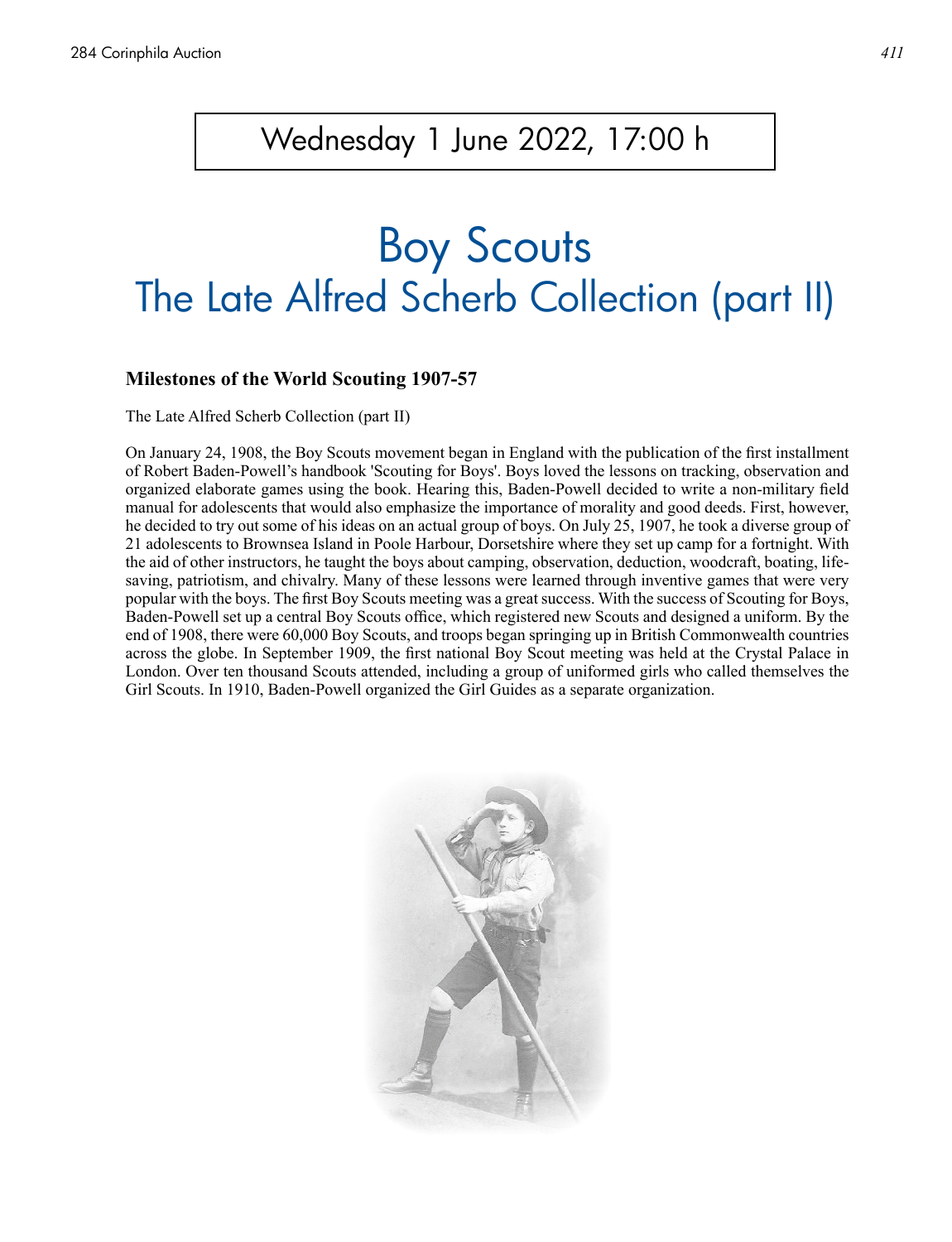|      | <b>Early Scout Movements in Great Britain</b>                                                                                                                                                                                                                                                                                                                 | Michel | Start price<br>in CHF | Start price<br>approx. |
|------|---------------------------------------------------------------------------------------------------------------------------------------------------------------------------------------------------------------------------------------------------------------------------------------------------------------------------------------------------------------|--------|-----------------------|------------------------|
| 2040 | 1909: The complete set of six used Scouts' cards depicting the diff. skills as there are: 'Camp'<br>Fire', 'Standing at Ease', 'An Attack', 'The Ambulance at Work' (two diff.) and 'Weaving a<br>Straw Bed', all issued by 'National Series' and used in 1909 from Alton, Ipswich, Paddington                                                                |        |                       |                        |
| 2041 | West, Poole and Surbiton. Fine and very early cards.<br>(Photo = $\sqrt{ }$ 415)<br>1911 (July 4th): Pictorial 'Scouts' postcards (Series 1069) "35,000 Boy Scouts Reviewed<br>by King George in Windsor Great Park, the complete unused set of twelve cards with the<br>original envelope, edited by C.W. Faulkner c Co., Ltd., London. A fine and rare set. |        | 150                   | (E145)                 |
|      | $(Photo = \sqrt{\pi}$ www)                                                                                                                                                                                                                                                                                                                                    |        | 150<br>⊠              | (E145)                 |



2042

- International Jamboree Olympia 1920 (July 30th to August 7th): THE BOY SCOUTS' INTERNATIONAL JAMBOREE OLYMPIA Programm on a four page leaflet with Message from the Chief Scout Robert Baden Powell and the complete Programme plus the Competitions open to Rovers, Sea Scouts and Wolf Cubs, fine and rare. **150** *(€ 145)* **2042**
- 1910/20: Group of 16 used picture postcards depicting Scouts skills and sceneries, incl. 1910 card with interesting text: "What do you think of our boy scouts? Don't they look just fine?" and original photocard with inscript. "La collecte au prophit des orphélins Armeniens, Smyrna 29/1/20' dipatched at "British P.O. Smyrna 2 MR 20" to England, further one shaped BOOK POST double card used from Harrogate 1911 as well as an envelope used from '1913 Scout Exhibition Birmingham' and addressed to the 'Boy Scouts Camp' in Kalo, Denmark. A fine and rare assembly.  $(Photo = \pi 415)$   $\approx$  300 *(€ 290)* **2043** (Photo =  $\sqrt{7}$  415)
- 1908/20 ca.: Assembly of 60 unused picture postcards depicting various Boy Scouts sceneries and skills, incl. complete sets and part sets, original photocards and humouros cards by Ernest Ibbetson (1910) or 'Wolf Cubs' set by C.S. Chapman as well as a souvenir card with original signature by Mrs. Olave Baden-Powell (1963). (Photo =  $\sqrt{\frac{m_{WW}}{m_{WW}}}$   $\approx$  300 *(€ 290)* **2044** (Photo =  $\Box$  www)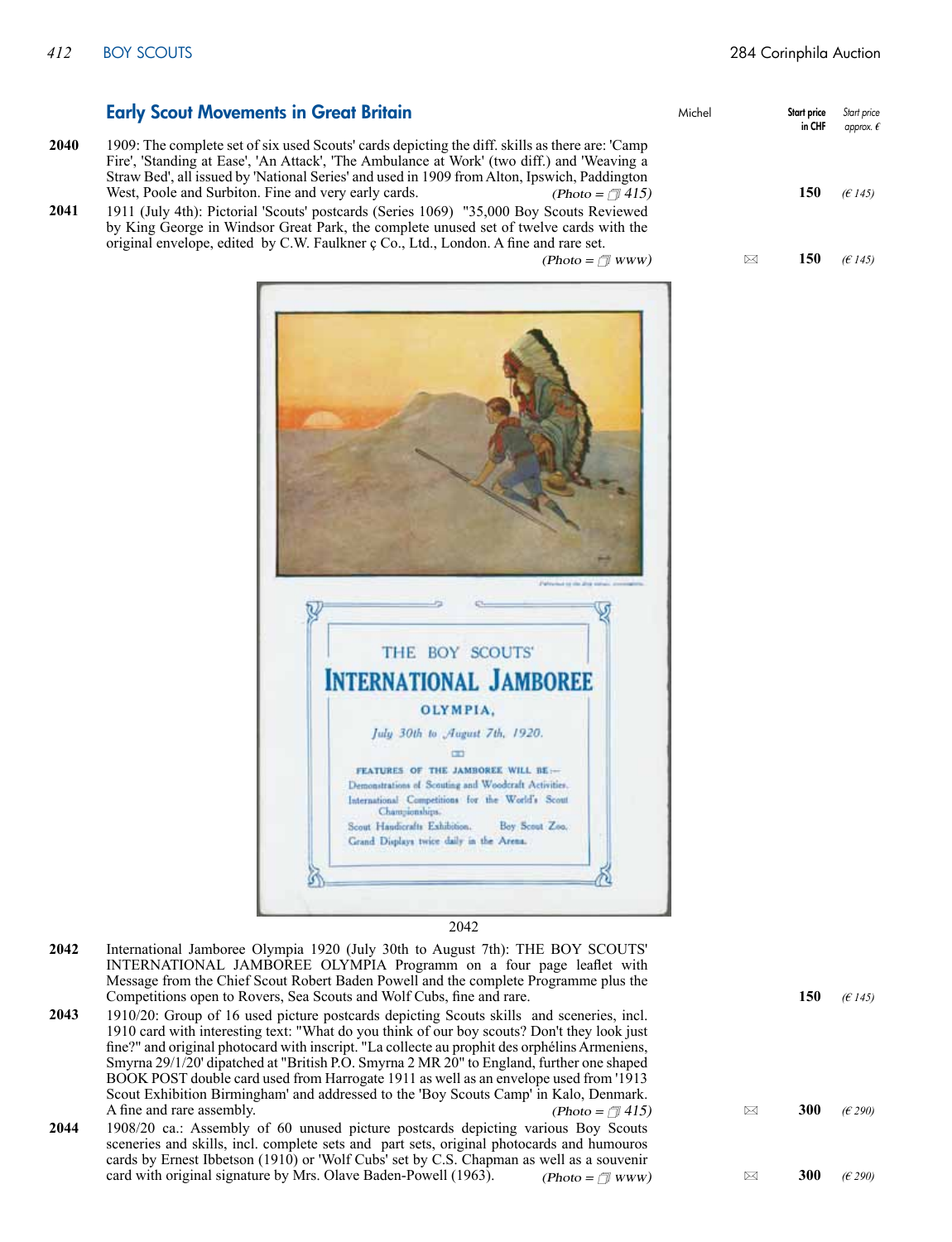#### Michel Start price in CHF *Start price approx. €* 1914: The complete set of ten Russian Scout's post cards, all unused and all with printed emblem of the Russian Scout Movement 'Bud Gotov!' (Be Prepared!) on the address side, from card 'No. 2' onwards all with photographs and texts attesting to the various Scouts' skills and achievments. A fine and very rare complete set. (Photo =  $\pi$  415)  $\approx$  300 *(€ 290)* 1911/27: Assembly 30 early Scout's cards used/unused, incl.1911 Scouts card from Hellerup, Denmark, Scouts card from "Helsinki 31.XII.11", 1912 photocard from 'The Methodist College St. John's Newfoundland' with imprint: "The 'collegian' Troop of Boy Scouts send their heartly Greetings to all their brother scouts...." to England, rare 1912 Scouts vignette on card from "Harlem 4.7.12" to Amsterdam, set of six unused cards from the 1912 'Olympic Games' Scouts Camp in Stockholm, three cards with special cachets from Belgrade (1923/25), four Spanish Scouts cards as well as 1927 card with special cachet "En Faveur du Scoutisme à Poznan (Pologne) issued for the '20 years jubilee' of Polish Scouts in Poznan. Scouts in Poznan. 6 **300 (** $\epsilon$  290) **2045** (Photo =  $\sqrt{1415}$ ) **2046** Early Scout Movements in Russia

### 1918, Posta Ceskych Skautu



1918 (Nov. 4): Cover to Prague franked with Austria Karl I. 20 h. tied by Nachod cds. in combination with Scouts 20 h. red cancelled by black circular "N.V." and two line "Dopis od skauta/prezval" handstamp below. Envelope with slight bends and some wear, but a very rare usage. **300** *(€ 290)* **300** *(* $\epsilon$  *290)* 1918 (Nov.): Group of seven covers, incl. five franked with Scouts 10 h. blue and another two covers franked with 20 h. red, all tied by clear strikes of circular "Posta Skautu / Praha /1918" in black and two line "Dopis od Skauta / prevzal" docketed alongside. A fine and attractive group.  $\Box$  **300** *(E290)*  $\Box$  **300** *(E290)* 1937, All India Jamboree in Delhi 1937 (Feb. 1): BOY SCOUTS' SPECIAL TRAIN HOWRAH - DELHI' Timetable bearing purple "ALL INDIA BOY SCOUTS JAMBOREE ROCKET DESPATCH 1. FEB. DELHI 1937" cds on front Hopferwieser SS-34a. (Photo =  $\sqrt{1415}$ ) 150 *(€ 145)* 150 *(€ 145)* 1937 (Feb. 1):Boy Scout's Equipment list in blue, vert. and horiz. folded, bearing purple "ALL INDIA BOY SCOUTS JAMBOREE ROCKET DESPATCH 1. FEB. DELHI 1937" cds. and signed by Stephen Smith with manuscript '400 carried' Hopferwieser SS-34b.  $(Photo = \Box 415)$   $\boxtimes$  150  $(6145)$ **2047 2048**  $2049\rightarrow$ (Photo =  $\sqrt{ }$  415)  $2050+$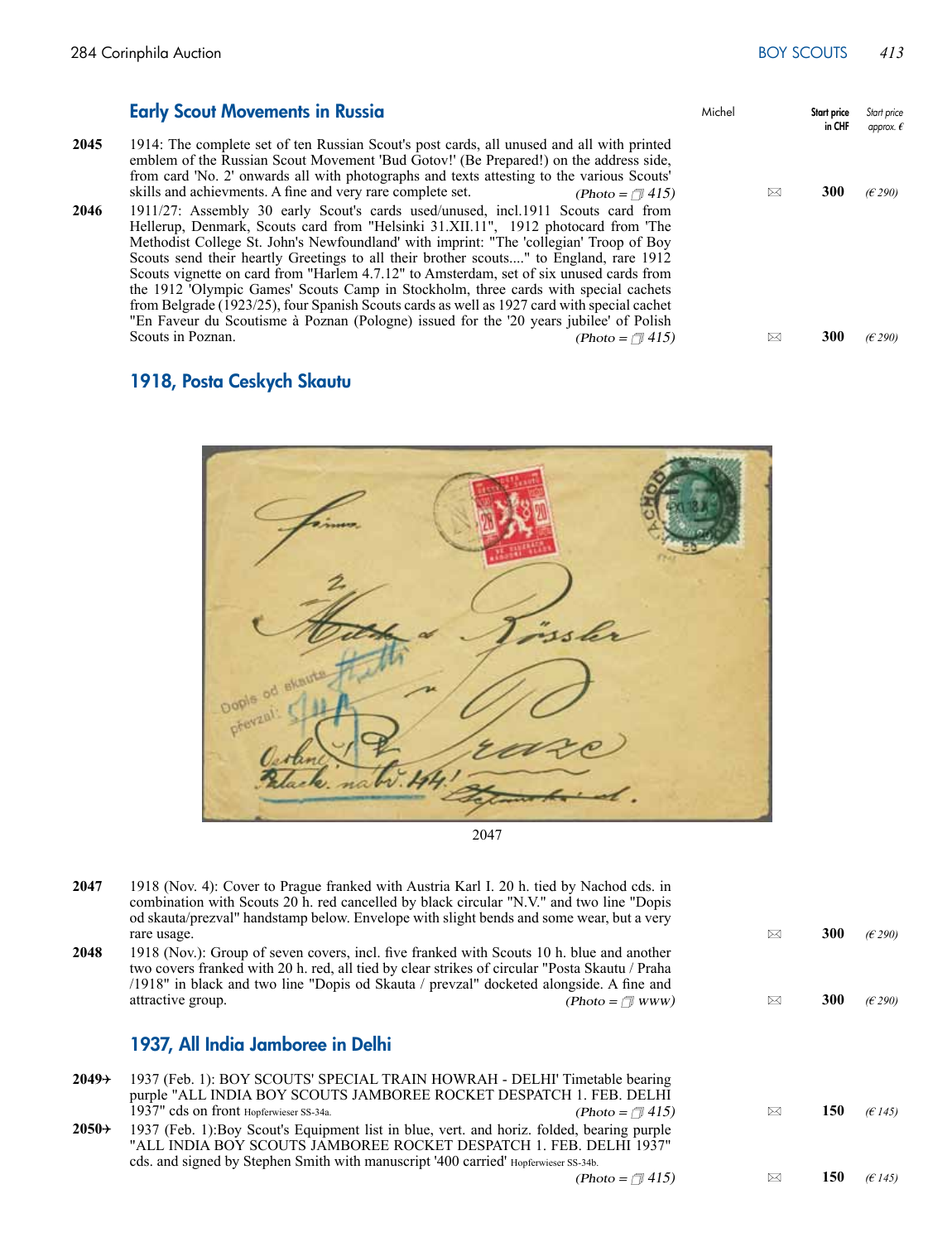|                    |                                                                                                                                                                                                                                                                                                                                                                                                                                                           | Michel          | Start price<br>in CHF | Start price<br>approx. $\epsilon$ |
|--------------------|-----------------------------------------------------------------------------------------------------------------------------------------------------------------------------------------------------------------------------------------------------------------------------------------------------------------------------------------------------------------------------------------------------------------------------------------------------------|-----------------|-----------------------|-----------------------------------|
| $2051+$            | 1937 (Feb. 1): Boy Scout's Equipment Price list in violet on light blue paper, vert. and horiz.<br>folded, bearing purple "ALL INDIA BOY SCOUTS JAMBOREE ROCKET DESPATCH<br>1. FEB. DELHI 1937" cds. and signed by Stephen Smith with manuscript '150 carried'                                                                                                                                                                                            |                 |                       |                                   |
|                    | Hopferwieser SS-34d.<br>(Photo = $\sqrt{ } 415$ )                                                                                                                                                                                                                                                                                                                                                                                                         | $\boxtimes$     | 150                   | (E145)                            |
| $2052 \rightarrow$ | 1937 (Feb. 1): Printed lettersheet of the 'Governor and Chief Scout for Bengal' John<br>Anderson, bearing purple "ALL INDIA BOY SCOUTS JAMBOREE ROCKET DESPATCH<br>1. FEB. DELHI 1937" cds., signed on reverse of letter by Stephen Smith with manuscript                                                                                                                                                                                                 |                 |                       |                                   |
|                    | '200 carried' Hopferwieser SS-34e.<br>(Photo = $\sqrt{ }$ 419)                                                                                                                                                                                                                                                                                                                                                                                            | ⊠               | 120                   | (E115)                            |
| $2053+$            | Propaganda rockets 1937 (Feb. 1 and Feb. 2): printed Message of Loyality leaflet 'Indian<br>Scouts offer their Homage and Loyal Affection to Their Imperial Majesties King Georg<br>VI and Queen Elisabeth', both bearing purple "ALL INDIA BOY SCOUTS JAMBOREE<br>ROCKET DESPATCH DELHI" of which one dated Feb. 1, other of Feb 2, both signed by                                                                                                       |                 |                       |                                   |
|                    | Stephen Smith Hopferwieser SS 34f + SS 36b.<br>(Photo = $\sqrt{ } 419$ )                                                                                                                                                                                                                                                                                                                                                                                  | ⊠               | <b>100</b>            | (E95)                             |
| $2054\rightarrow$  | 1937 (Feb. 1): Rocket 134 named after the Swiss airmail collector Dr. R. Paganini, cover<br>franked with India 9 p.cancelled by special Jamboree cachet together with imperforate<br>vignette in blue tied by purple "ALL INDIA BOY SCOUTS JAMBOREE ROCKET<br>DESPATCH 1. FEB. DELHI 1937" cds., arrival mark on reverse, signed by Stephen H.<br>Smith on reverse, fresh and fine, 87 items flown Ellington-Zwisler 18C1, Hopferwieser 2017 SS-35 = Euro |                 |                       |                                   |
|                    | 2'300.<br>(Photo = $\sqrt{ }$ 419)                                                                                                                                                                                                                                                                                                                                                                                                                        | $\boxtimes$     | 300                   | (E290)                            |
| $2055+$            | 1937 (Feb. 2): Rocket 135, named after the airmail collector Dr. Max Kronstein, illustrated<br>Jamboree envelope franked with India 9 p.cancelled by 'All India Jamboree Post' - special<br>cachet together with imperforate vignette in red tied by purple "ALL INDIA BOY SCOUTS"<br>JAMBOREE ROCKET DESPATCH 2. FEB. DELHI 1937" cds. A fresh and fine envelope,                                                                                        |                 |                       |                                   |
|                    | 176 items flown Ellington-Zwisler 20C1, Hopferwieser 2017 SS-37 = Euro 1'500.<br>(Photo = $\sqrt{ }$ 419)                                                                                                                                                                                                                                                                                                                                                 | $\boxtimes$     | 300                   | (E290)                            |
| $2056\rightarrow$  | 1937 (Feb. 3): Rocket 138 'Princess Elizabeth', illustrated Jamboree envelope franked with<br>India 9 p. cancelled by special cachet together with imperforate vignette in green tied by<br>purple "ALL INDIA BOY SCOUTS JAMBOREE ROCKET DESPATCH 3. FEB. DELHI<br>1937" cds., signed by Stephen H. Smith on reverse. A fresh and fine envelope, 288 items                                                                                                |                 |                       |                                   |
|                    | flown Ellington-Zwisler 25C1, Hopferwieser 2017 SS-39 = Euro 1'250.<br>(Photo = $\sqrt{ } 419$ )                                                                                                                                                                                                                                                                                                                                                          | ⊠               | 300                   | (E290)                            |
| $2057 \rightarrow$ | 1937 (Feb. 2): Group of three Rocket Mail labels in blue, red and green, each in a mint tête-<br>bêche block of four signed 'Stephen Smith / Jamboree Camp / Delhi 2/2/372' and manuscript<br>'25/25', all three with horizontal fold at bottom, away from stamps. Not often seen in compl.<br>tête-bêche blocks of which only 25 had been printed Hopferwieser SS35V, 37V, 39V. (Photo = $\sqrt{377}$ )                                                  | $(*)$           | 150                   | (E145)                            |
| $2058+$            | 1937 (Feb. 2): Group of three Rocket Mail labels in blue, red and green, each in a mint<br>sheetlets of nine with all stamps signed on reverse by Stephen Smith dated 2/2/37. Not often                                                                                                                                                                                                                                                                   |                 |                       |                                   |
|                    | seen in compl. sheetlets Hopferwieser SS35V, 37V, 39V.<br>(Photo = $\sqrt{ }$ 377)                                                                                                                                                                                                                                                                                                                                                                        | **              | 150                   | (E145)                            |
| $2059+$            | 1937 (Feb. 3): Rocket 139 'Lord Baden Powell', illustrated Jamboree envelope franked with<br>India 9 p.cancelled by special cachet together with imperf. vignette in blue tied by purple<br>"ALL INDIA BOY SCOUTS JAMBOREE ROCKET DESPATCH 3. FEB. DELHI 1937"<br>cds. addresed to Stephen H. Smith. A fresh and fine envelope with just 71 flown Ellington-Zwisler                                                                                       |                 |                       |                                   |
|                    | 24C1, Hopferwieser 2017 SS-41a = Euro 2'000.<br>(Photo = $\sqrt{ } 419$ )                                                                                                                                                                                                                                                                                                                                                                                 | $\boxtimes$     | 400                   | (E385)                            |
| $2060 \rightarrow$ | 1937 (Feb. 3): Rocket 139 'Lord Baden Powell', illustrated Jamboree postcard with imperf.<br>vignette in blue tied by purple "ALL INDIA BOY SCOUTS JAMBOREE ROCKET<br>DESPATCH 3. FEB. DELHI 1937" cds., signed by Stephen H. Smith on reverse. A fresh<br>and fine card with just 90 cards flown Ellington-Zwisler 24C1, Hopferwieser 2017 SS-41b = Euro 1'500.                                                                                          |                 |                       |                                   |
|                    | (Photo = $\sqrt{ }$ 419)                                                                                                                                                                                                                                                                                                                                                                                                                                  | ⊠               | 300                   | (E290)                            |
| $2061+$            | Propaganda rockets 1937 (Feb. 3 and March 2): Two leaflets signed by Stephen Smith,<br>incl. 'Message of Welcome', bearing purple carried by rockets 5 or 6 cds., both bearing<br>purple "ALL INDIA BOY SCOUTS JAMBOREE ROCKET DESPATCH DELHI 3. FEB.<br>1937" cds. as well as Greeting leaflet of Olave Baden Powell bearing purple 'GIRL GUIDES<br>RALLY BENGAL" cds. carried by Propaganda rocket No. 8 Hopferwieser SS-40 + SS-43.                    |                 |                       |                                   |
|                    | (Photo = $\sqrt{ } 419$ )                                                                                                                                                                                                                                                                                                                                                                                                                                 | $\boxtimes$     | 150                   | (E145)                            |
| $2062+$            | 1935/38: Group of eleven unused Rocket Mail labels, incl. 1935 Sikkim Durbar Label in a<br>mint green sheetlet of three (SS13), 'All India Scouts Jamboree' labels in blue, red and green<br>(SS35,37,39) 'Bengal Girls Guide Rally 2-3-37' (SS42), Coronation label (SS45), 'Rocket<br>Train' (SS47), green label 'Marianne Kronstein' (SS52) as well as a purple label 'Gertrude                                                                        |                 |                       |                                   |
|                    | Collins'. Fine and exceptional.<br>$(Photo = \sqrt{\sqrt{N}}$ WWW)                                                                                                                                                                                                                                                                                                                                                                                        | $\frac{*}{(*)}$ | 150                   | (E145)                            |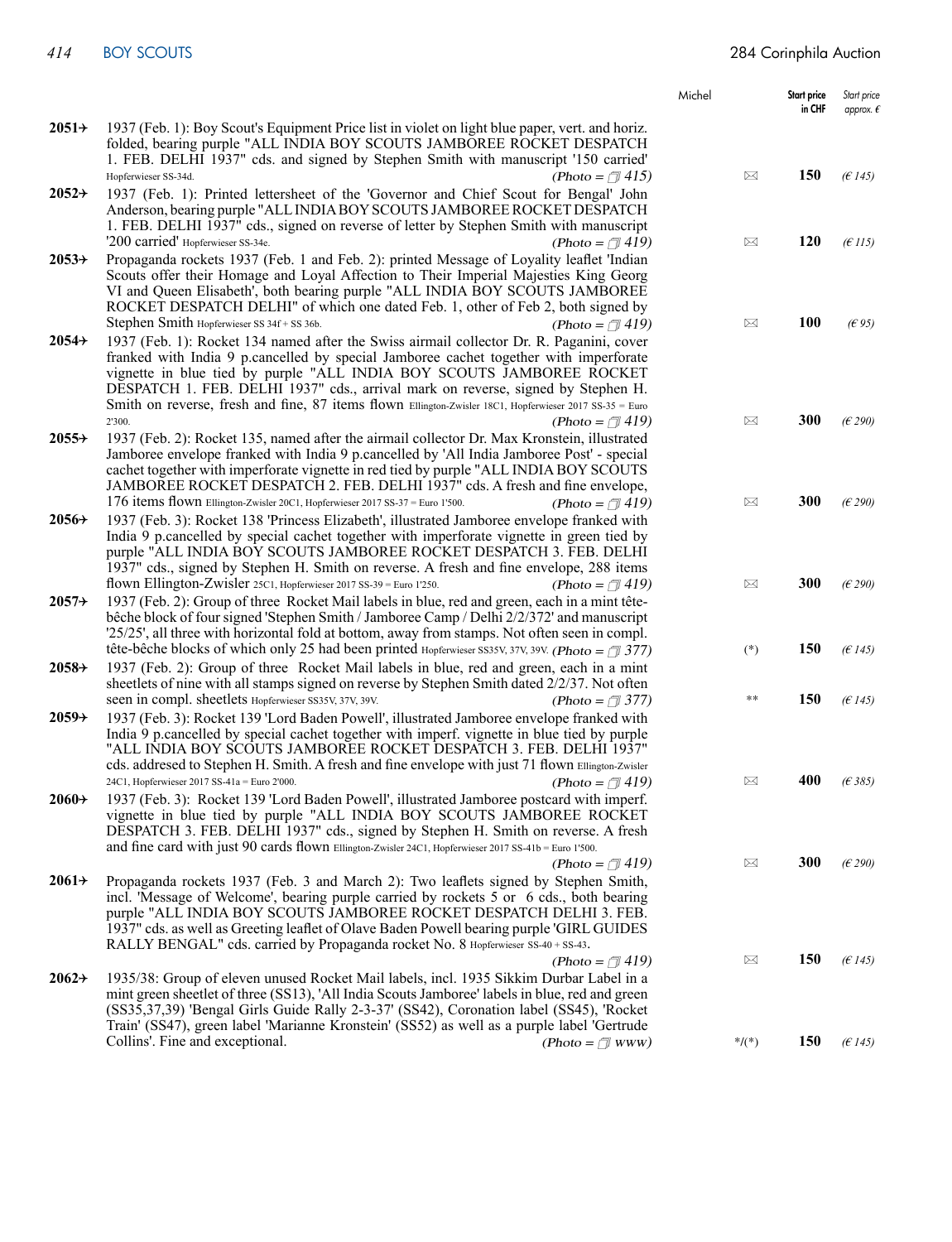

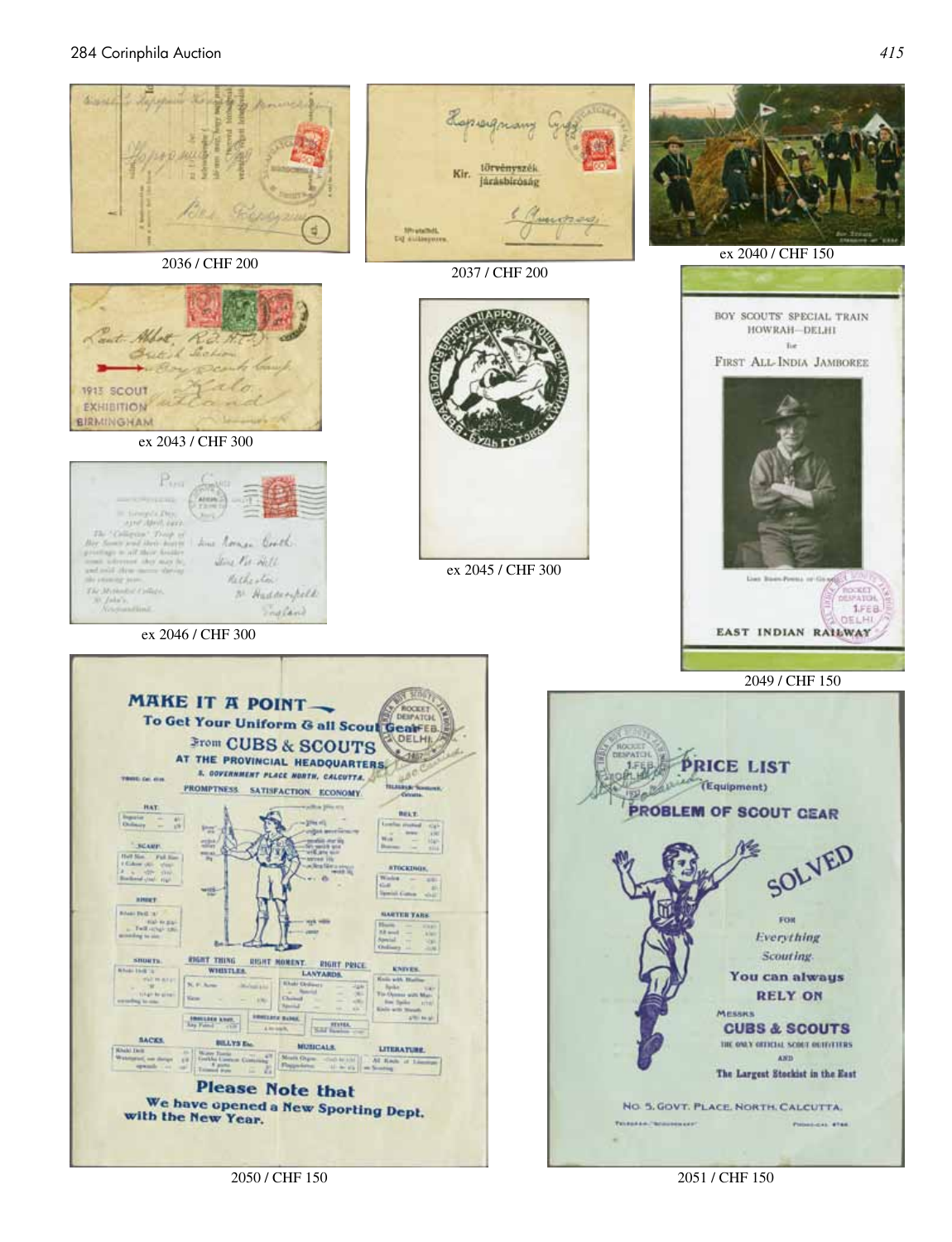#### 1944 (August 1 to October 2), Scout's Post during the Warsaw Uprising

#### **Scout's Post during the Warsaw Uprising**

1944 (August 1 to October 2)

The Polish Scout's Postal Service played a key role in maintaining contact between the inhabitants in the Warsaw Ghetto. Communication was maintained by messengers or couriers: 10 to 15 year old Boy Scouts and Girl Guides of the 'Grey Ranks'. The 'Grey Ranks' was the wartime name of the Polish Scouting Movement and by the time of the 1944 Uprising August 1 to October 2, and had developed an excellent organisational Network.



*Girl Guides in Warsaw*



2063

Michel Start price in CHF *Start price approx. €*

1944 (Aug.1- Oct. 2): Small folded lettersheet sent within Warsaw to Przejazd 5 bearing violet circular handstamp 'HARCERSKA - POCZTA' handstamp with Scouting Movement's Fleur-de-Lis (Gryzewski type 3) together with boxed 'CENZURA HARCERSKA' censor cachet (type 1) in violet with little faded Scouts counting number '504' and arrival mark '11 SIERP 1944 (type 28), addressed to Mrs. Litynska, Obozna 8 W7; 9.VIII. 44 - Ihr Lieben, ich bin gesund und unverletzt.......". Very rare postal document, signed Mikulski, cert.. **Petriuk (2021)** 6 **500** *(* $\epsilon$  *480)* 6 **500** *(* $\epsilon$  *480)* 6 **500 6** 6 **500 6 500 6 500 6 500 6 500 6 500 6 500 6 500 6 500 6 500 6 500 6 500 6 500 6 500 6 500 6 2063**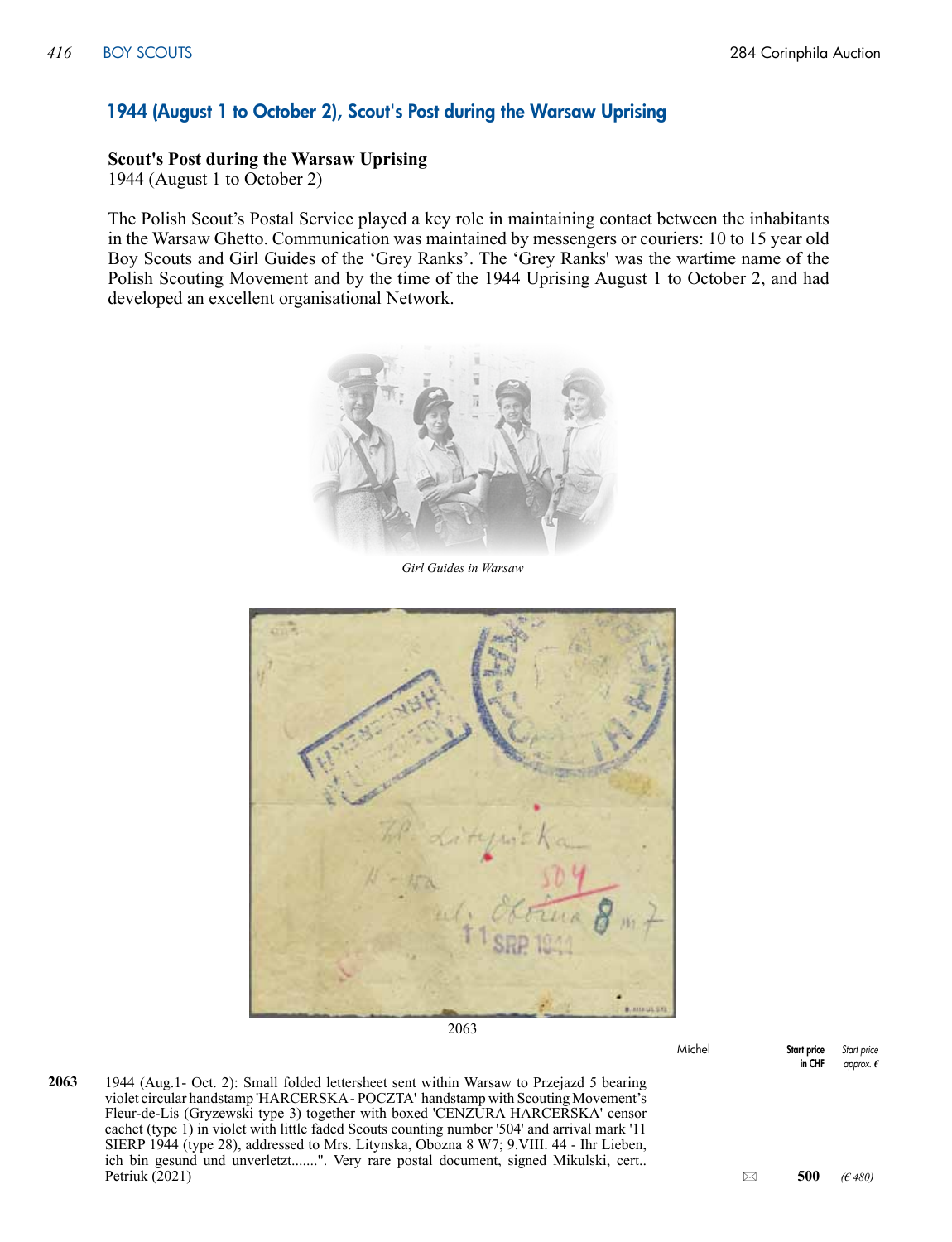

2064 2065

- 1944 (Aug.1- Oct. 2): Folded lettersheetlet sent within Warsaw to Mickiewicza 34/36 W.40, bearing on reverse circular handstamp 'HARCERSKA -POCZTA' handstamp with Scouting Movement's Fleur-de-Lis (Gryzewski type 3) and on front boxed 'CENZURA HARCERSKA' censor cachet type 1, both handstamps in violet. Rare usage with full content: "liebster, ich bin auf der Wspolna 10, ich komm von hier nicht weg. Im Vergleich mit anderen geht es uns gut. Gebe ein Lebenszeichen von Dir....". A fine and rare postal history item, signed L. Schmutz, cert. Petriuk (2021). 6 **500 6**  $(6480)$  **500 6**  $(6480)$ **2064**
- 1944 (Aug.1- Oct. 2): Folded lettersheet sent within Warsaw to 'Czerwonego Krzyza 29, Dom Kolejowy', bearing circular handstamp 'POCZTA-POLOWA / WARSZAWA-PLD' with Scouting Movement's Fleur-de-Lis in violet (Gryzewski type 7) together with boxed 'CENZURA HARCERSKA' censor cachet (type 1), both in violet with content: "Wir bitten um eine Nachricht über Edmund Sokolowski, Die Eltern" written by Kazimierza Sokolowska Krucza 11. Fine and rare Scouts Post.' cert. Petriuk (2021). 500 **6480 500 6480 2065**





Michel Start price

in CHF

*Start price approx. €*

*Postman during the*

1944 (Aug.1- Oct. 2): Folded lettersheet addressed within Warsaw to Mrs. Raczyliska, bearing rare blue 'HARCERSKA -POCZTA' handstamp with Scouting Movement's Fleurde-Lis (Gryzewski type 3) and boxed 'CENZURA HARCERSKA' censor cachet (type 1) in blue, with red arrival mark of '10 SIERP 1944' (type 1) applied on front and back, with full content: *"Liebe Kinder, ich bin gesund und unverletzt. Ich kann aus der Strasse Piusa 5 nicht herauskommen, ich komme aber bald. Gibt mir ein Zeichen, dass Ihr lebt. Meine Adresse Piusa 5 in der Küche. Eure Mutter, 8.VIII., Montag"*. Fine and rare item with  $\Box$  Tadeusz-Andzej Sliwak' owner's handstamp, cert. Petriuk (2021).  $\Box$  500 *(€ 480)* **2066**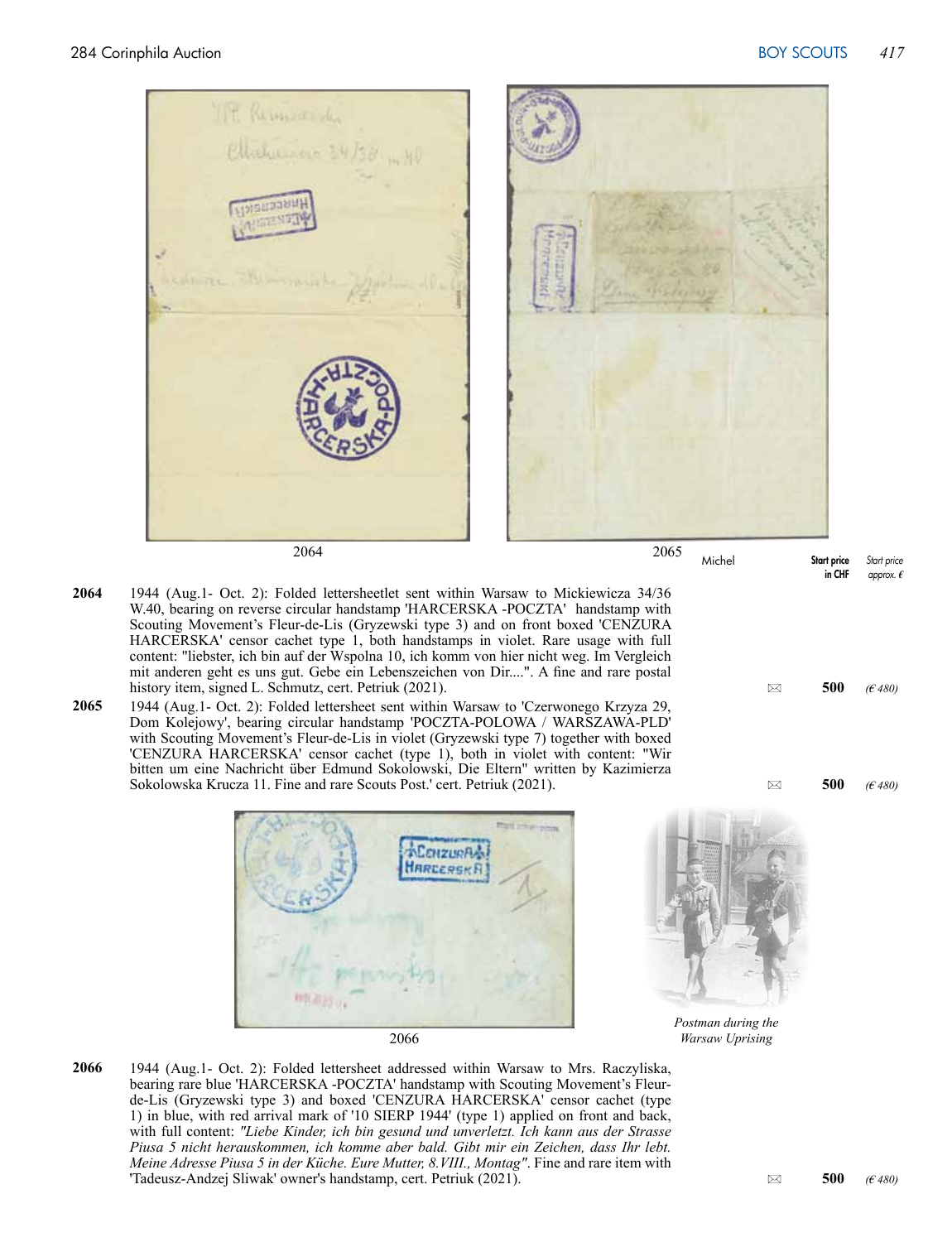|      | <b>National Scout Movements</b>                                                                                                                                                                                                                                                                                                                                                                                                                                                                                                                                                                                                                                                                                                                                                                                                                | Michel  |             | Start price<br>in CHF | Start price<br>approx. $\epsilon$ |
|------|------------------------------------------------------------------------------------------------------------------------------------------------------------------------------------------------------------------------------------------------------------------------------------------------------------------------------------------------------------------------------------------------------------------------------------------------------------------------------------------------------------------------------------------------------------------------------------------------------------------------------------------------------------------------------------------------------------------------------------------------------------------------------------------------------------------------------------------------|---------|-------------|-----------------------|-----------------------------------|
| 2067 | <b>Egypt</b> 1944/58: Illustrated Christmas Airgraph produced for Cairo Scouts, dated 5.11.44 to<br>England, registered First Day Cover (25.7.56) franked with Scout's issue of 2nd Pan Arab<br>Jamboree 1958 as well as two imperf. U.A.R. Colour Proofs 35 p. brown and 40 p. blue of                                                                                                                                                                                                                                                                                                                                                                                                                                                                                                                                                        |         |             |                       |                                   |
| 2068 | III. Pan-Arab Jamboree.<br>(Photo = $\sqrt{ }$ 419)<br><b>France</b> 1912/55ca.: Assembly of more than 100 French Scout's cards / covers depicting live<br>and sceneries, incl. early card from Troyes, the group which correspond with the Russian<br>Scouts, furthe many unused card sets with 1939 'Feu de Camp Arènes de Lutèce' as well as                                                                                                                                                                                                                                                                                                                                                                                                                                                                                                |         |             | 150                   | (E145)                            |
| 2069 | VI. World Jamboree 'La Paix' in Moisson 1947 Viewing recommended.<br>(Photo = $\sqrt{ }$ 419)<br>Germany 1912/32: Group of 50 German Scout cards with interesting handstamps as<br>'Frankfurter Pfadfinderinnen-Verein' (1913), Pfadfinderkorps Auerbach (Vogtland) or<br>'Pfadfinderabteilung der Deutschen Komandatur Brüssel', 'Münchner Pfadfinder Feldpost',<br>further original photo of Prince Carol II visiting the Berlin Scout Corps, further many unused<br>photocards depicting various Scouts' sceneries and skills (1916) as well as some vignettes:                                                                                                                                                                                                                                                                             |         | ⊠           | 400                   | (E385)                            |
| 2070 | 'Nur gültig im Lager der Ringgemeinschaft im Dt. Pfadfinderbund'.<br>$(Photo = \sqrt{\pi}$ www)<br>Hungary 1921/42: Assembly of 100 covers/cards used/unused, incl. early / cards unused,<br>1927 Nagy Tabor National Jamboree (11), 1933 IV. International Jamboree Gödöllö (30),<br>1934 First flight Zalaegerszeg to Budapest (11) as well as 1939 I-PAX-Ting (8) together<br>with many unused picture cards with some compl. sets as booklets issued at Gödöllo (set<br>1) and Debrecen souvenir booklet offered by the Mayor to the Boy scouts on their arrival                                                                                                                                                                                                                                                                           |         | $\boxtimes$ | 150                   | (E145)                            |
| 2071 | $(1933, Aug. 4th)$ . A fine group.<br>(Photo = $\sqrt{ }$ 419)<br>Italy 1916/25: Assembly of twenty Italian Scouts cards used / unused, incl. five used cards<br>as well as compl. mint set. of 12 artist's cards by Corrado Mezzana, with wrapper of 'La<br>Legge la Promessa il Motto degli Esploratori' issued by Edizioni Scoutistiche Roma (1925).                                                                                                                                                                                                                                                                                                                                                                                                                                                                                        |         | ⊠           | 400                   | (E385)                            |
| 2072 | Fine and scarce group.<br>$(Photo = \sqrt{\pi}$ www)<br>Liechtenstein 1928/53: Group of 12 covers/cards franked with 1932 'Jugendfürsorge', incl.<br>two First Day usages (21.12.32), three aircovers of 'Erste Alpentraversierung im Segelflugzeug'<br>(SLH SF33.1aL) with one official usage as well as two postcards and one envelope used 1928                                                                                                                                                                                                                                                                                                                                                                                                                                                                                             |         | ⊠           | 150                   | (E145)                            |
| 2073 | 'Freiwilliger Hülfsdienst in den wassergeschädigten Gebieten' (Rheinnot).<br>(Photo = $\sqrt{ }$ 419)<br><b>Romania</b> 1916/41: Group of eleven covers/cards used / unused, incl. 1916 picture postcard from<br>Craiova to France, two envelopes franked with Scouts issue 1932 (Sibiu) of which one addressed<br>to King Carol II, two registered covers from Bucuresti franked with Scout issue 1935 as well as                                                                                                                                                                                                                                                                                                                                                                                                                             | 116-118 | ⊠           | 300                   | (E290)                            |
| 2074 | two emblems / stickers, one from the Jamboree in Brasov, other from Sibiu. (Photo = $\sqrt{\pi}$ www)<br>Switzerland 1913/60ca.: Fine assembly of 140 Swiss Scout's cards used / unused, incl.<br>early mint card issued 1913 in Geneva with first Swiss Scouts Emblem 'Crossbow and<br>Swiss Cross on flamed background, further several early cards used 1913/15 as well as                                                                                                                                                                                                                                                                                                                                                                                                                                                                  |         | ⊠           | 150                   | (E145)                            |
| 2075 | 'Montre Zenith' advertising cards in two mint sets of twelve each.<br>(Photo = $\sqrt{ }$ 419)<br><b>Switzerland</b> 1912/16: Group of nine early used Swiss Scout's postcards, incl. 1912<br>advertising 'Guide des Eclaireurs suisses' by Léon Martinet éditeur in Lausanne, used card of<br>'Camps de vacances de Val-de Ruz' (July 13), 'Fête Cantonal des Unions Cadettes La Tourne<br>1912 (sic!) and 1913, additional handstamp as 'Pfadfinder Abteilung - Schwyzerstärn' used<br>on card from "Kandersteg 24.VII. 16" as well as 'Züricher Pfadfinder Landsgemeinde 1916                                                                                                                                                                                                                                                               |         | ⊠           | 600                   | (E 575)                           |
| 2076 | Gerlisberg' in violet on card from "Zürich 18.VII.16".<br>(Photo = $\sqrt{ } 419$ )<br>Thailand 1912/25: Lot eleven stamps used/unused, incl. 1912 photocard showing 'Scouts<br>Parade' from Bangkok to Germany, 1920 Scouts' Fund 2 S. and 3 S. cancelled by clear strike                                                                                                                                                                                                                                                                                                                                                                                                                                                                                                                                                                     |         | ⊠           | <b>200</b>            | (E190)                            |
| 2077 | of 'Court. Office' handstamp to small piece.<br>$(Photo = \sqrt{\sqrt{N}}$ WWW)<br>Europe 1921/56: Assembly of 100+ covers and cards used/unused, incl. better items from<br>Austria with VII. World Jamboree Bad Ischl - St. Wolfgang 1951, Scout cards from Belgium,<br>the Baltic States, Poland, further a 1941 censored cover from the Netherlands to Manila<br>showing on reverse on censor label advert meter-mark 'BOY SCOUT ANNIVRSARY<br>PERIOD' as well as 5th. World Jamboree in Vogelenzang, Bloemendaal in the Netherlands,                                                                                                                                                                                                                                                                                                      |         |             | 150                   | (E145)                            |
| 2078 | with some aircovers from the Neth. Indies.<br>$(Photo = \sqrt{7}$ www)<br>Far East 1924/72: Group of 50 covers/cards used/unused from various Scout's events in Asia,<br>incl. three cards used in the first Japanese Scout camps 1924, Chinese Scout vignette used on 1943<br>envelope from Canton, three items from the 'All India Jamboree 37', 10th World Jamboree 1959<br>on the Philippines, 1957 Jamboree in Taipei (6) and Korea (8), FDC of 1959 Pakistan National<br>Jamboree with two usages in Bangladesh (1971/72) as well as 1960 (Nov. 1) 'Second Far East                                                                                                                                                                                                                                                                      |         | ⊠           | 500                   | (E480)                            |
| 2079 | Scout Conference in Rangoon' Burma. A fine and very attractive offer.<br>(Photo = $\sqrt{ }$ 419)<br>Overseas 1915/67: Fine assembly 115 Scout's covers/cards from Argentine to U.S.A., incl.<br>Australia (12), Brazil (10), Canada (5) with sticker of 8th World Jamboree 1955 at Niagara-<br>on-the-Lake ONT, Cuba (19), Haiti (3), Jamaica (3), Nicaragua (4) with 1957 imperf.<br>Scouts set unused as well as USA (50) with 1915 envelope to Belgium bearing Scout's<br>vignette 'Boy Scouts of Belgium who captured Red German Spies' on reverse, 1951 "Paul<br>A. Siple 'Eagle Scout' of the Byrd Antarctic Expedition", 1958 envelope signed by 'Richard<br>L. Chappell U.S. Antarctic Boy Scout' cancelled "Little America Antarctica Jan 1. 1958)<br>and sticker of 12th. World Jamboree in Idaho 1967.<br>(Photo = $\sqrt{ }$ 419) |         | ⊠<br>⊠      | 300<br>500            | (E290)<br>(E480)                  |